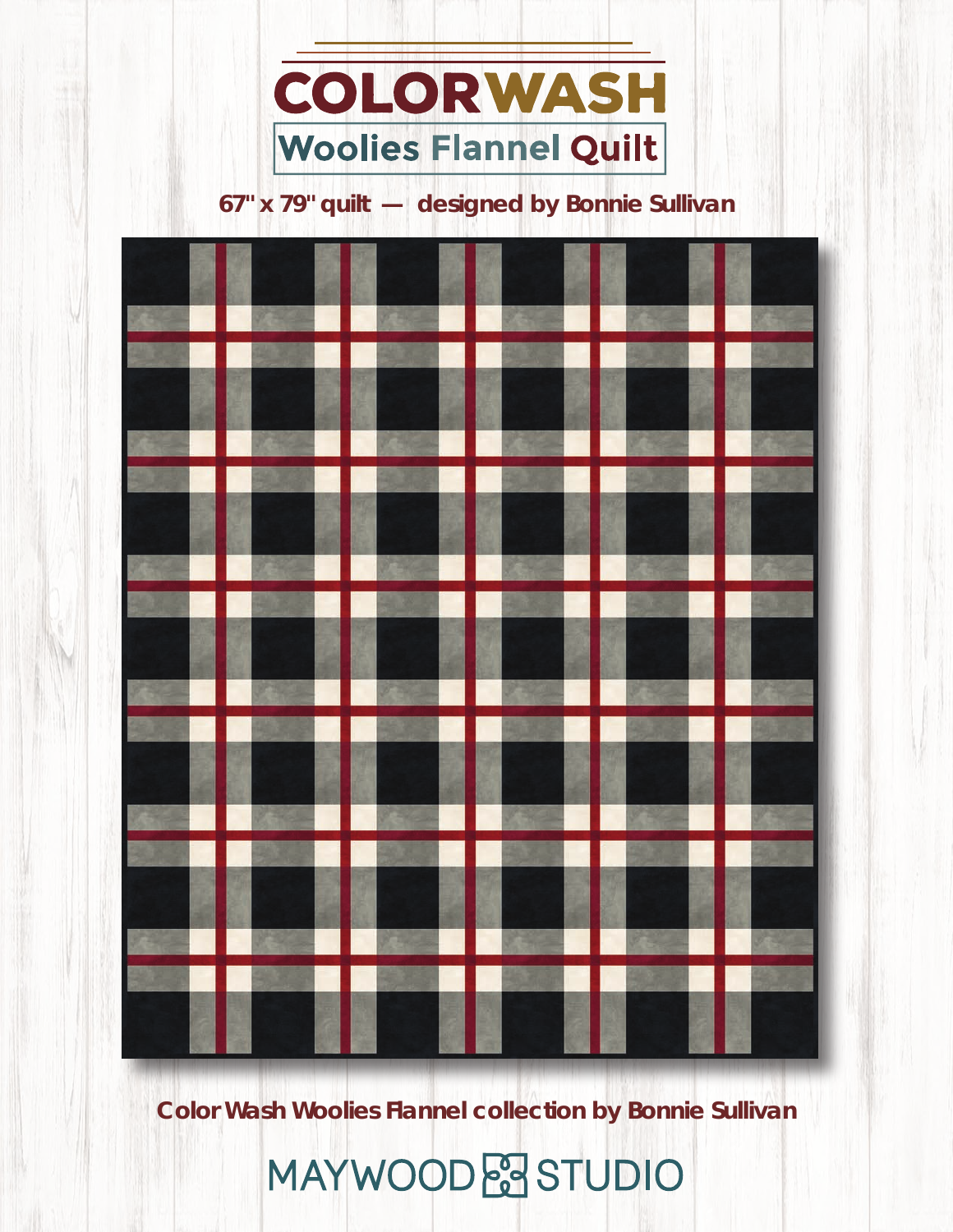#### **Bonnie Sulivan's Tips for sewing with Color Wash Woolies:**

*Do not* pre-wash your flannel. Yardages shown are for flannel that has NOT been pre-washed.

**Press all seams open.** This will help reduce bulk when working with flannel, especially when quilting your finished quilt.

For more from Bonnie, visit maywoodstudio.com and allthroughthenight.net

#### **Instructions:**

### **Strip Set 1: make 12, subcut into 71 sections**

Use 24 (Fabric B) strips and 12 (Fabric E) Strips

1. Sew two 3" (Fabric B) strips to a 11/2" (Fabric E) Strip. Make 12 strip sets. Cut the strip sets into  $6\frac{1}{2}$ " sections. Make 71.



### **Strip Set 2: Make 12, subcut into 60 sections.**

Use 10 (Fabric C) strips and 5 (Fabric D) Strips

2. Sew two 3" (Fabric C) strips to a 1<sup>1</sup>/<sub>2</sub>" (Fabric D) Strip. Make 12 strip sets. Cut the strip sets into 3" sections. Make 60.



#### **Strip Set 3: Make 2, subcut into 30 sections**

Use 4 (Fabric D) strips and 2 (Fabric E) Strips

3. Sew two 3" (Fabric D) strips to a  $1\frac{1}{2}$ " (Fabric E) Strip. Make 2 strip sets. Cut the strip sets into  $1\frac{1}{2}$ " sections. Make 30.

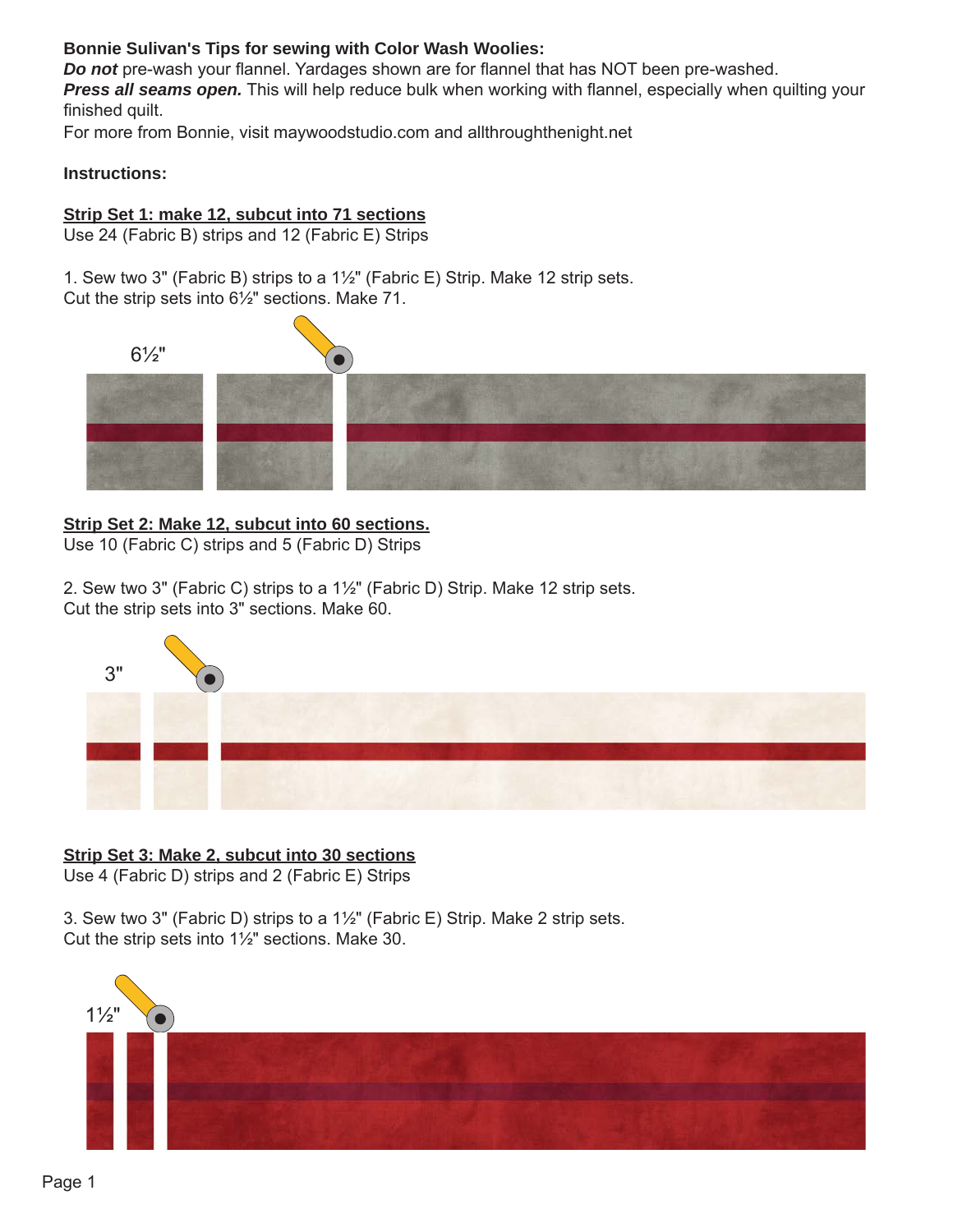4. Assemble a row using 6 (Fabric A)  $6\frac{1}{2}$ " squares and 5 (Strip Set 1) sections. Notice that the Strip Set 1 units are turned so the center makes a vertical stripe. Make 7 rows. Your rows will finish at 61/2" x 67".







5. Using (2) Strip Sets 2 and (1) Strip Set 3, sew 30 squares together. These will finish at 61/2" x 61/2" each.



Strip Set 3

6. Assemble a row using 6 (Strip Set 1) units and 5 (step 5) units. Make 6 rows. Your rows will finish at 61/2" x 67".

Make 6 rows Strip Set 1 Step 5 Unit

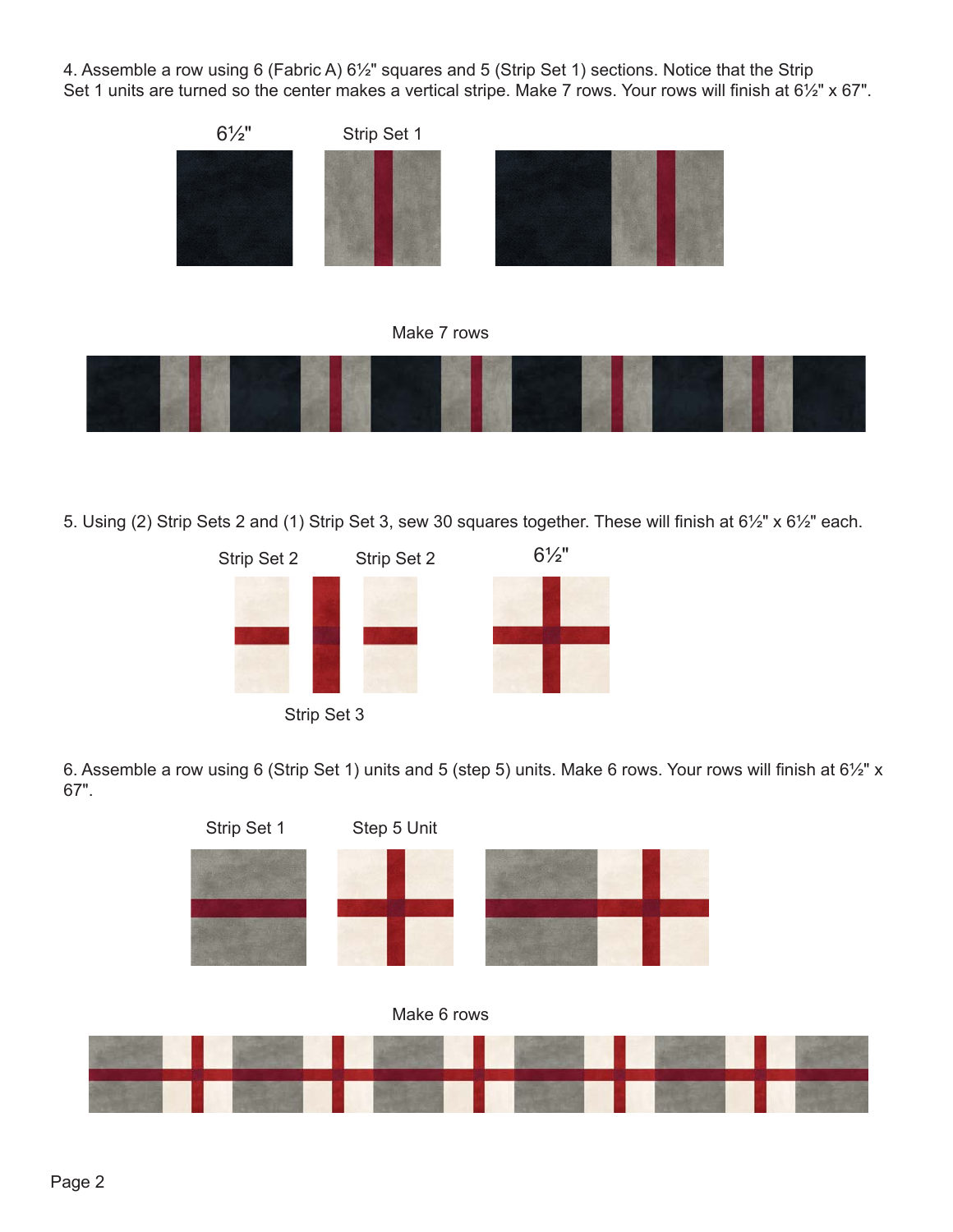7. Sew the rows together as shown to make your quilt top. Pin carefully to match up the seams. Use a walking foot (or similar) if you have one. This will help keep the sections lined up. Press all seams open.

| <u>a sa katika na</u>                                                                                           |  |  |
|-----------------------------------------------------------------------------------------------------------------|--|--|
| and the state of the state of the state of the state of the state of the state of the state of the state of the |  |  |

8. Layer the backing (wrong side up), batting and quilt top (right side up). Baste layers to secure.

9. Quilt as desired.

10. Trim the backing and batting flush with the quilt top. Bind the edges using a <sup>3/</sup><sub>8</sub>" seam allowance.